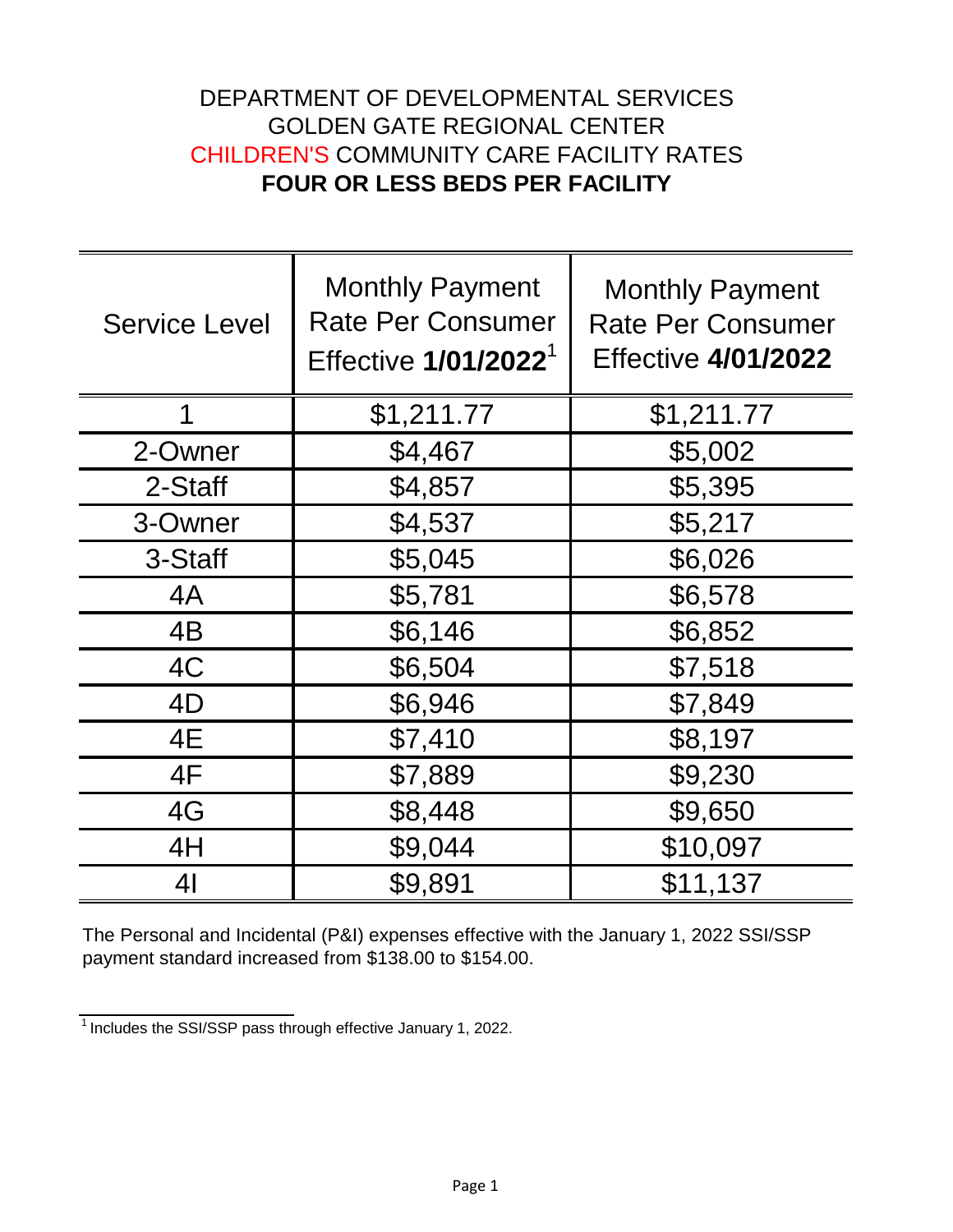## DEPARTMENT OF DEVELOPMENTAL SERVICES GOLDEN GATE REGIONAL CENTER CHILDREN'S COMMUNITY CARE FACILITY RATES **FIVE OR SIX BEDS PER FACILITY**

| <b>Service Level</b> | <b>Monthly Payment</b><br><b>Rate Per Consumer</b><br>Effective 1/01/2022 <sup>1</sup> | <b>Monthly Payment</b><br><b>Rate Per Consumer</b><br><b>Effective 4/01/2022</b> |
|----------------------|----------------------------------------------------------------------------------------|----------------------------------------------------------------------------------|
| 1                    | \$1,211.77                                                                             | \$1,211.77                                                                       |
| 2-Owner              | \$3,095                                                                                | \$3,630                                                                          |
| 2-Staff              | \$3,377                                                                                | \$3,914                                                                          |
| 3-Owner              | \$3,696                                                                                | \$4,479                                                                          |
| 3-Staff              | \$4,060                                                                                | \$5,068                                                                          |
| 4A                   | \$4,645                                                                                | \$5,506                                                                          |
| 4B                   | \$4,985                                                                                | \$5,761                                                                          |
| 4C                   | \$5,324                                                                                | \$6,444                                                                          |
| 4D                   | \$5,720                                                                                | \$6,741                                                                          |
| 4E                   | \$6,163                                                                                | \$7,074                                                                          |
| 4F                   | \$6,612                                                                                | \$8,091                                                                          |
| 4G                   | \$7,120                                                                                | \$8,472                                                                          |
| 4H                   | \$7,682                                                                                | \$8,893                                                                          |
| 4 <sub>l</sub>       | \$8,476                                                                                | \$9,928                                                                          |

The Personal and Incidental (P&I) expenses effective with the January 1, 2022 SSI/SSP payment standard increased from \$138.00 to \$154.00.

 $\frac{1}{1}$  Includes the SSI/SSP pass through effective January 1, 2022.